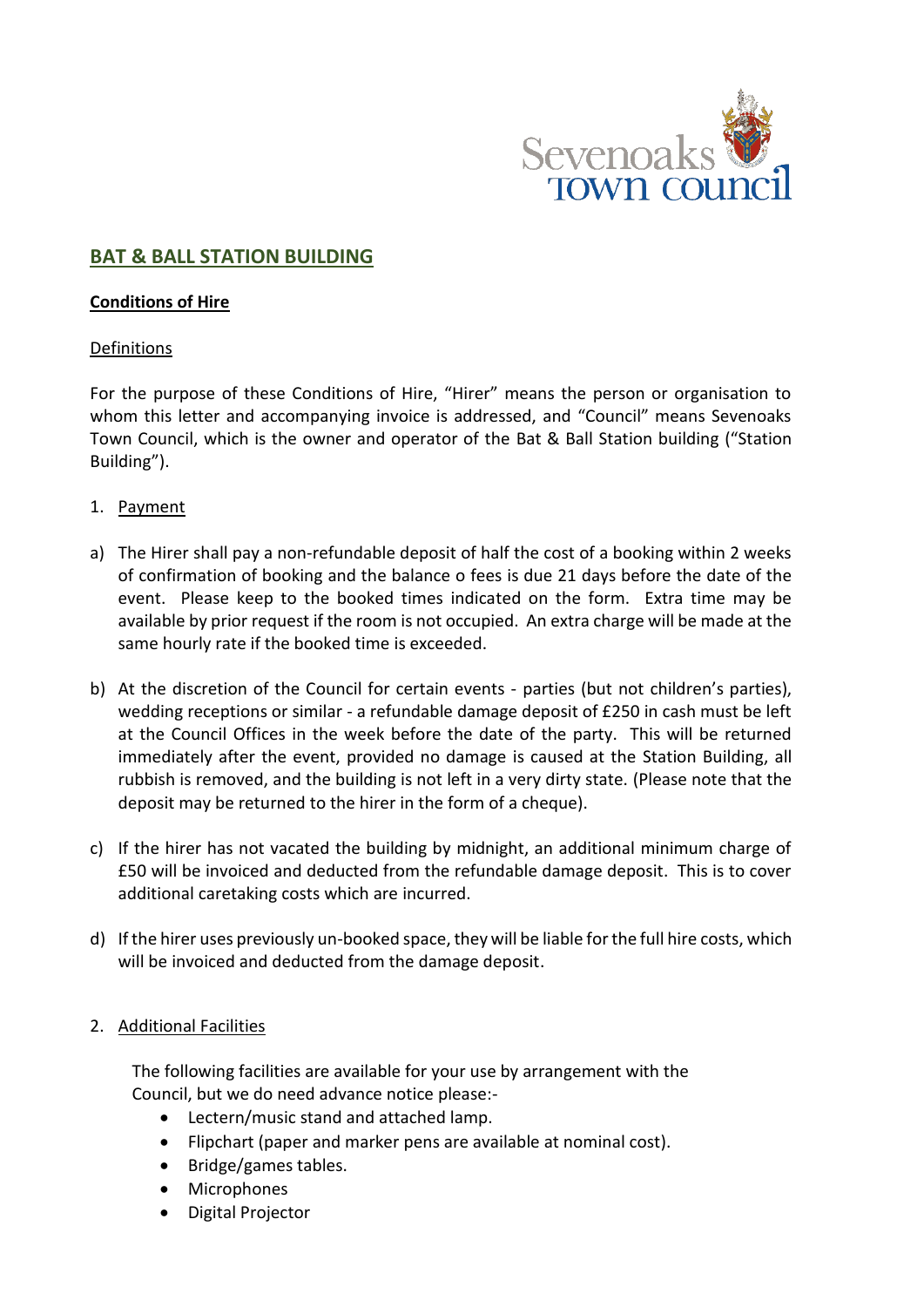There is no charge for the following additional facilities available:

- A loop system (for the hard of hearing).
- An electrically-operated projection screen.

### 3. Payment Procedure

Please sign and detach the Booking Form and return it to Sevenoaks Town Council at the address overleaf.

Payment can be made by the following methods:

- cheque made payable to **Sevenoaks Town Council.**
- card by phoning Sevenoaks Town Council on **01732 459953**.
- bank transfer to NatWest Bank, account name **Sevenoaks Town Council**, sort code **60-19-02**, account number **23169788** using your invoice number as the reference.

### 4. Cancellation

- a) If the Hirer cancels the booking within 21 days of the date of the event the full fee will be payable.
- b) In the event of the Council cancelling the booking due to the premises being unfit for its intended use or required as a Polling Station, all fees paid by the Hirer shall be refunded.
- c) The Council reserves the right to cancel any bookings at any time without incurring any liability to the Hirer.
- d) National Mourning If the event is cancelled due to period of National Mourning, which is beyond our control, we would endeavour to re-schedule the booking for the pending Coronation.

Hirers are advised to check out their insurance – especially those planning their weddings.

### 5. Maximum Capacity

- a) The Booking Hall has a maximum capacity of 120 standing, 70 in a closely-seated audience and up to 44 seated at tables depending on the layout.
- b) The Luggage Room has a maximum capacity of 30 standing, 24 in a closely-seated audience and up to 20 seated at tables depending on the layout.

### **On no account shall these figures be exceeded.**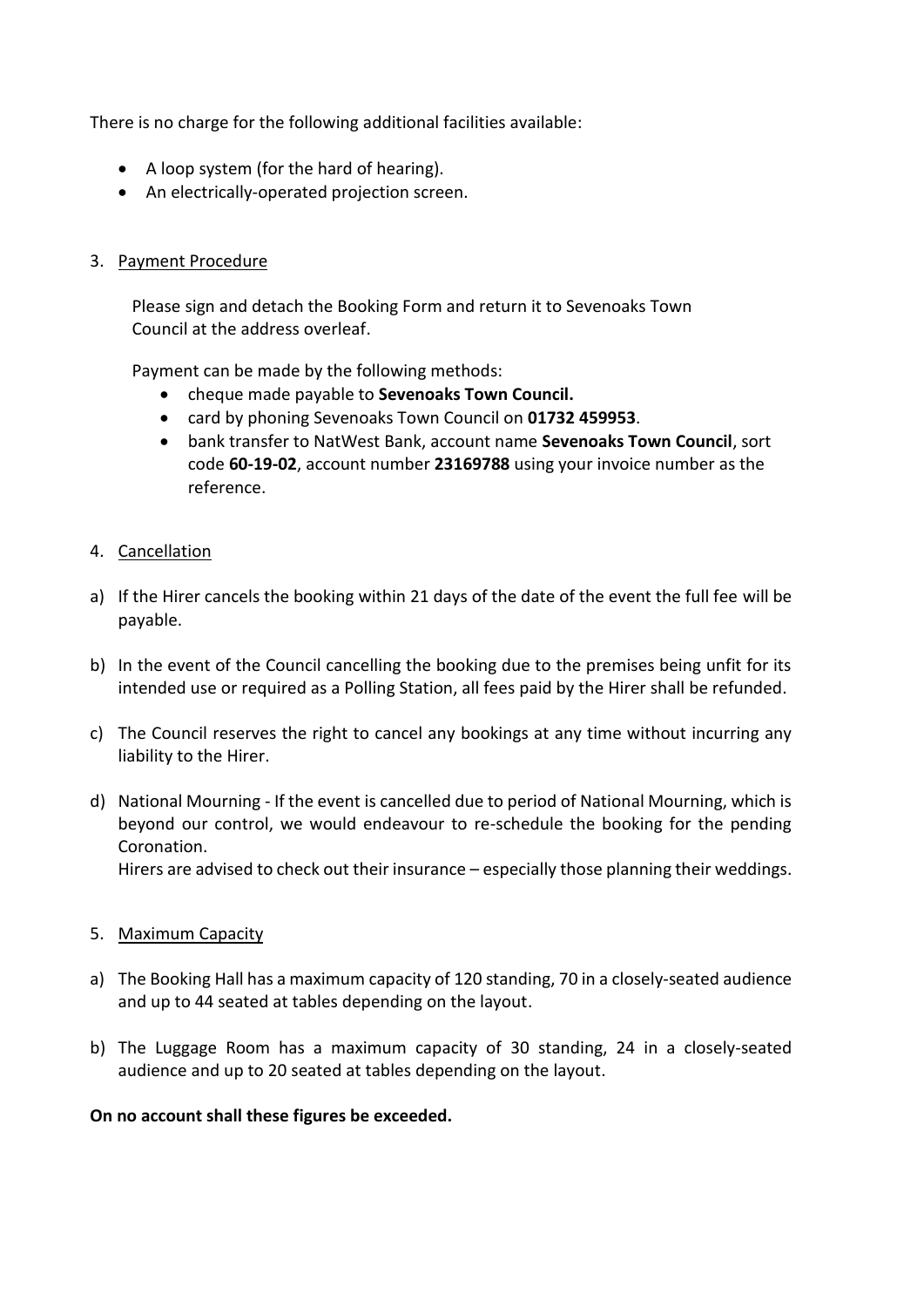### 6. Cleaning and Security

All use of the Station Building premises and facilities is subject to the Hirer accepting responsibility for returning furniture and equipment to their original positions and for securing doors and windows of the premises as required. **Under no circumstances must the premises be left empty and unlocked.** All users shall leave the premises and surrounds in a clean and tidy condition with all lighting turned off. Please put the rubbish in black sacks at the end of the hire period. Please take away all **GLASS.**

# 7. Fire Safety

It is the responsibility of all hirers and users of the Bat & Ball Station to familiarize themselves with the fire safety procedures for the venue and to follow these procedures in the event the fire alarm is sounded. Evacuation procedures are located on the wall inside each room adjacent to the door.

# 8. Gratuities

Town Council Staff are **not** permitted to accept gratuities or tips.

# 9. Smoke Machines and Candles

The building is protected at all times by a fire alarm system. Smoke machines are not permitted as these and a number of birthday cake candles will activate the smoke detectors and automatically call the Fire Brigade. Therefore, please do not use these.

### 10. Children's Parties

Children's parties are not recommended at the Bat & Ball Station due to the proximity of the live rail track.

### 11. Supervision

- a) The Hirer must be 21 years of age or over. The Hirer must be present at the function/event.
- b) The Hirer shall, during the period of hiring, be responsible for supervision of all persons using the premises and of car parking arrangements for those attending their function, so as to avoid damage, inconvenience, or obstruction to others. There is a pay and display car park adjacent to the building.
- c) **Supervision of children always must take place at the building, noting that that there is railway line outside of the building.**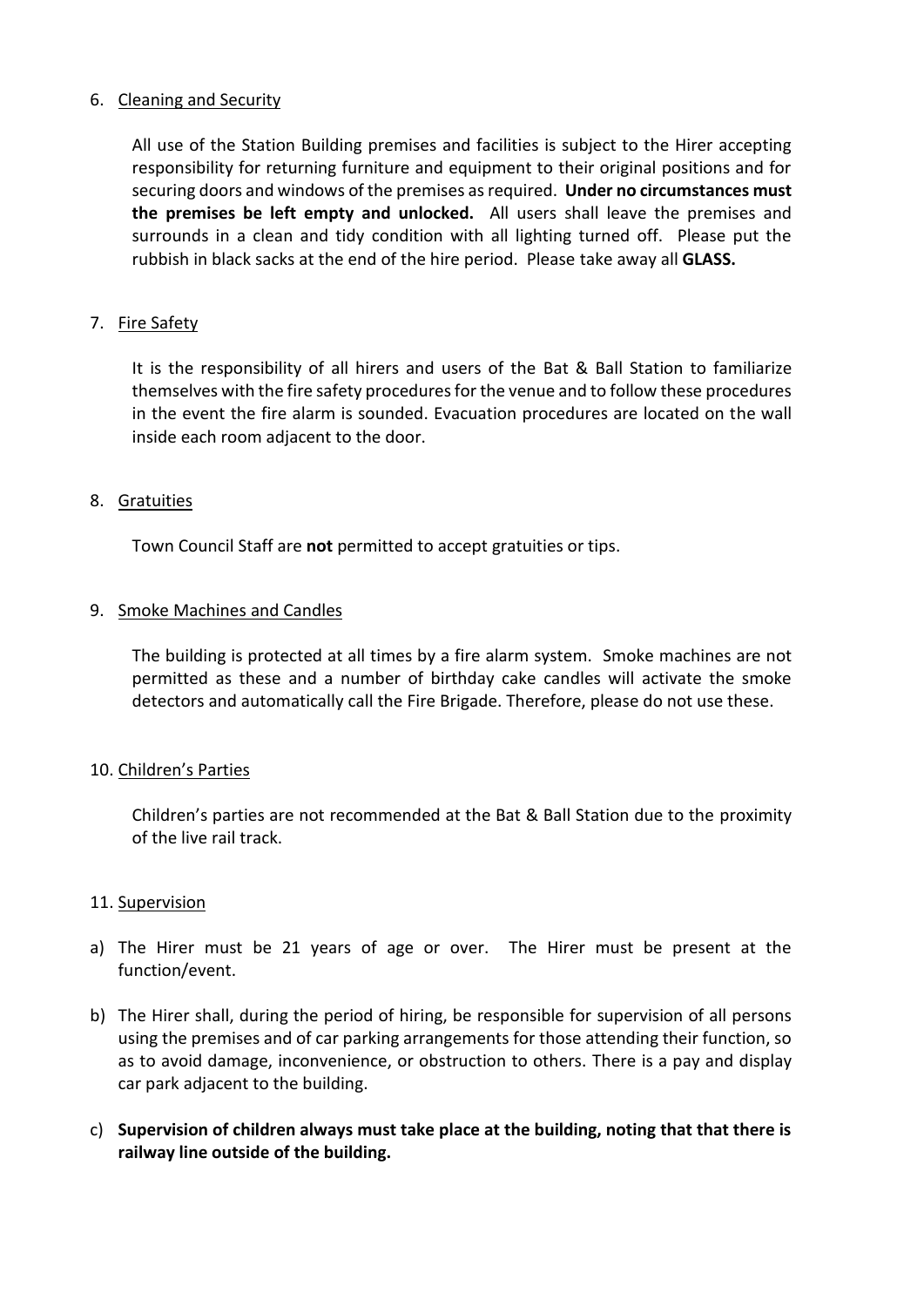# 12. Damage

The Hirer shall indemnify the Council for the cost of repairing any damage to the building, its contents or grounds during or as a result of a booking.

## 13. Licences

The Bat & Ball Station Building is licensed for entertainment and the sale of alcohol. Any hirer planning to sell alcohol **must** inform Sevenoaks Town Council at the time of booking ('sale of alcohol' includes events when a glass of wine is included in the ticket price).

Sevenoaks Town Council has a Designated Premises Supervisor however it remains the responsibility of hirers to ensure the function they hold is properly managed.

A bar may only be operated by a Personal Licence Holder who will be required to present the Town Council with their Licence (a photocopy will not suffice) plus details of other staff who will be serving alcohol, prior to confirmation of the booking.

Hirers may bring in their own alcoholic drink for consumption on the premises but only on condition that it is not sold.

**Music –** Planning Permission restricts the use of amplified music.

### 14. Insurance

The attention of the Hirer is drawn to the need to make private arrangements for insurance in respect of claims which might be made by persons for injury or damage arising out of the hire of the Station Building (The Station Building is insured against any claims arising out of the Council's negligence).

### 15. Use of Premises

- a) The Hirer shall not sub-let or use the premises for any unlawful purpose, nor do anything to bring onto the premises anything which may endanger the premises, its users, or any insurance policies relating thereto. All electrical equipment brought into the Station Building must have a current Portable Appliance Test (P.A.T) certificate. **The premises may not be hired for discos or parties if an entrance fee is being charged.**
- b) The part of the building hired may only be used for the purpose for which it was originally booked. Use of the building is confined to this area.
- c) Section 26 of the Counter Terrorism and Security Act 2015 places a duty on certain bodies, in the exercise of their functions, to have 'due regard to the need to prevent people from being drawn into terrorism'. This is known as the Prevent Duty. In complying with the Prevent Duty, there is an expectation that local authorities ensure that publicly owned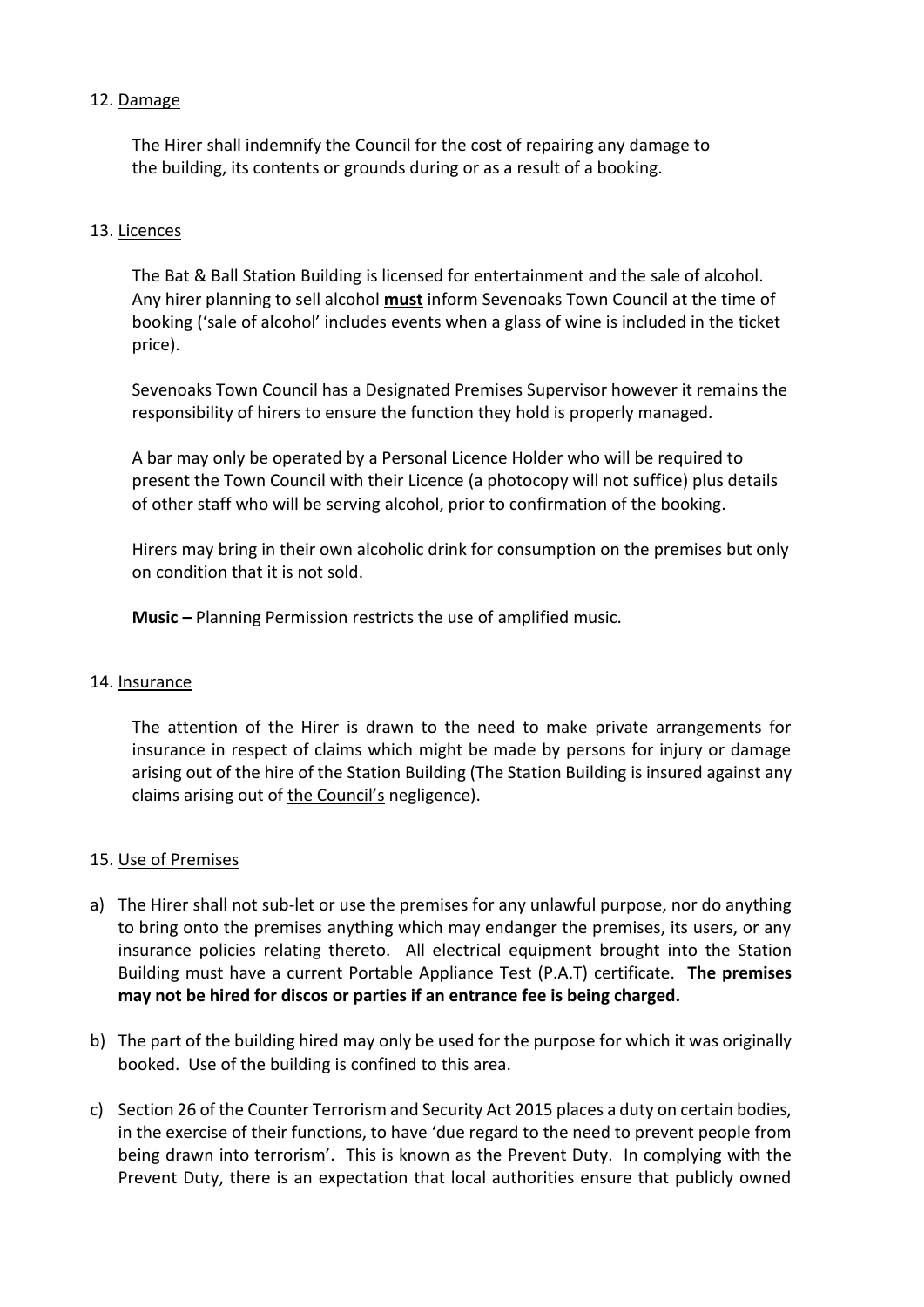venues and resources do not provide a platform for extremists and are not used to disseminate extremists' views.

Therefore, the hirer is not to use local authority resources to espouse violent and / or nonviolent extremists views. The Government has defined extremism as 'vocal or active opposition to our Fundamental values, including democracy, the rule of law, individual liberty and mutual respect and tolerance of different faiths and beliefs. Also included in the definition of extremism is calls for the death of members of our armed forces.

#### 16. Food Safety

- a) It is the hirer's responsibility to ensure that all food provided is within food Hygiene legislation and that suppliers are appropriately registered with Environmental Health.
- b) Where appropriate Sevenoaks Town Council will require details of Environmental Health Registration.
- c) It is the hirer's responsibility to ensure that when providing refreshments all allergy food safety requirements are met.
- d) Sevenoaks Town Council takes no responsibility for the provision of refreshments provided by hirers.

#### 17. Sale of Goods

The Hirer shall, if selling goods on the premises, comply with Fair Trading Laws and any local code of practice issued in connection with such sales. In particular, the Hirer shall ensure that the total prices of all goods and services are prominently displayed, as shall be the Organiser's name and address, and that any discounts offered are based on actual Retail Prices.

#### 18. Regulations

The Hirer shall be responsible for the observance of regulations imposed by the Local Authority and the Fire Authority and the Council regarding maximum permitted numbers and other matters.

#### 19. Right of Entry

**Right of entry to the hall shall be permitted at any time to any member of the Management of Sevenoaks Town Council or delegated person.**

#### **Hirers Privacy Notice**

When you hire a Public Building, Sports Pitches or hold an event on Town Council land, the information you provide (personal information such as name, address, email address, phone number) will be processed and stored so that it is possible to contact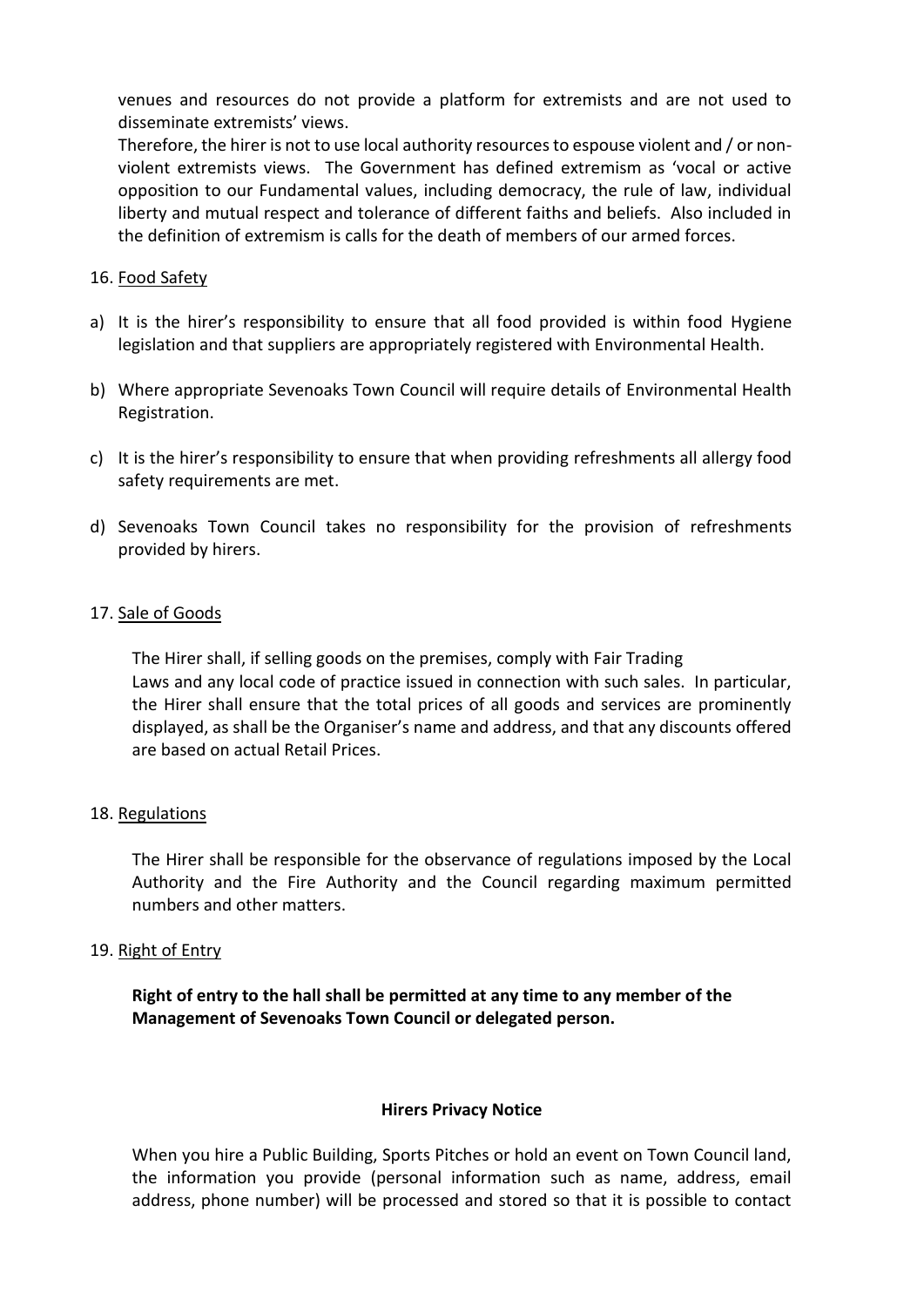you and respond to your correspondence, provide information, send invoices and receipts relating to your hire agreement. Your personal information will not be shared with any third party without your prior consent**.**

### **When you contact us**

The information you provide (personal information such as name, address, email address, phone number, organisation) will be processed and stored to enable us to contact you and respond to your correspondence, provide information and/or access our facilities and services. Your personal information will be not shared or provided to any other third party.

# **The Councils Right to Process Information**

General Data Protection Regulations Article 6 (1) (a) (b) and (e)

Processing is with consent of the data subject or Processing is necessary for compliance with a legal obligation or Processing is necessary for the performance of a task carried out in the public interest or in the exercise of official authority vested in the controller

# **Information Security**

Sevenoaks Town Council has a duty to ensure the security of personal data. We make sure that your information is protected from unauthorised access, loss, manipulation, falsification, destruction or unauthorised disclosure. This is done through appropriate technical measures and appropriate policies. Copies of these policies can be requested.

We will only keep your data for the purpose it was collected for and only for as long as is necessary. After which it will be deleted. (You many request the deletion of your data held by Sevenoaks Town Council at any time).

### **Access to Information**

You have the right to request access to the information we have on you. You can do this by contacting our Data Information Officer: The Town Clerk at Sevenoaks Town Council Offices.

### **Information Correction**

If you believe that the information, we have about you is incorrect, you may contact us so that we can update it and keep your data accurate. Please contact: The Town Clerk at Sevenoaks Town Council Offices to request this.

### **Information Deletion**

If you wish Sevenoaks Town Council to delete the information about you please contact: The Town Clerk at Sevenoaks Town Council Offices to request this.

# **Right to Object**

If you believe that your data is not being processed for the purpose it has been collected for, you may object: Please contact The Town Clerk at Sevenoaks Town Council Offices to object.

# **Rights Related to Automated Decision Making and Profiling**